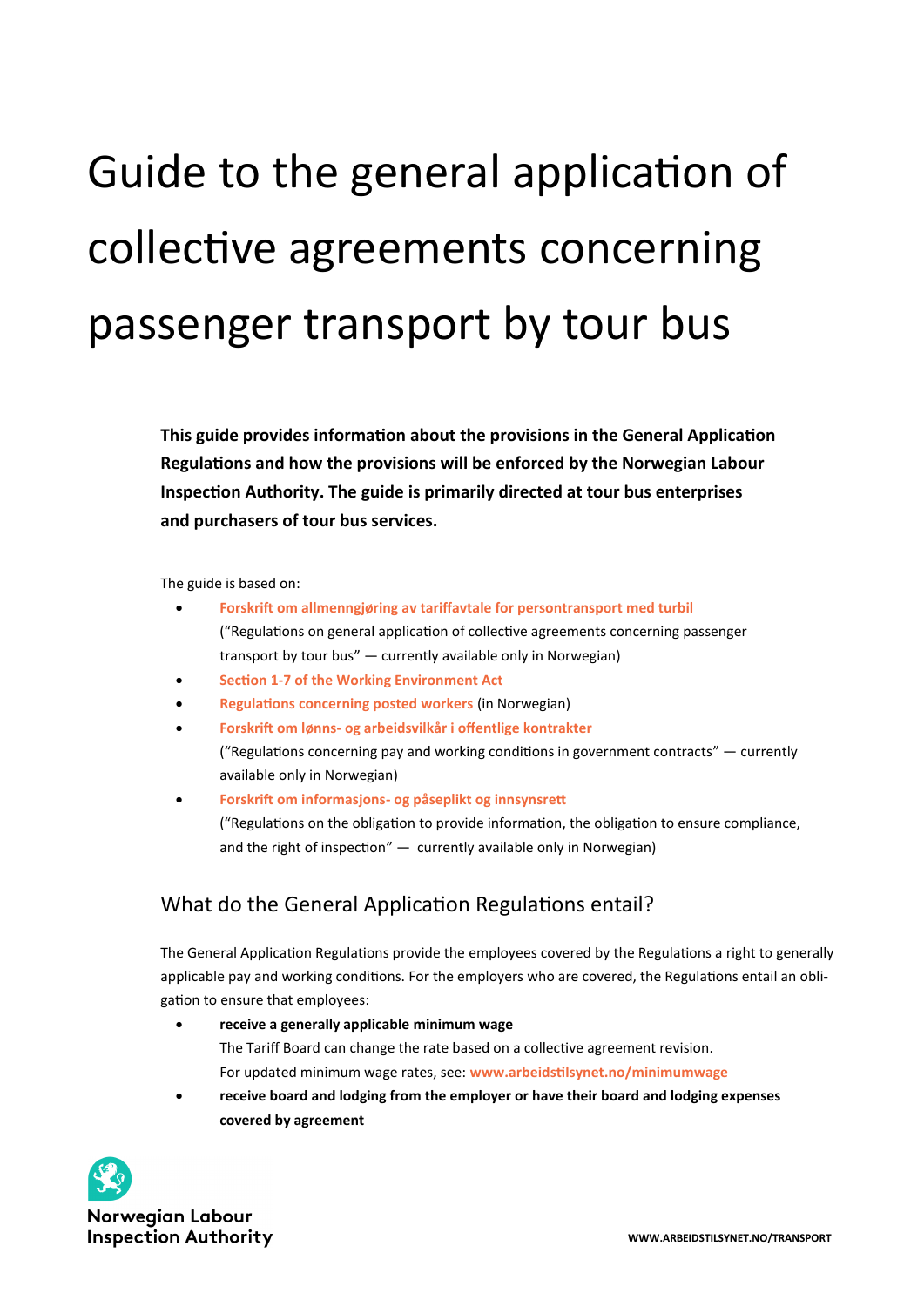Wages shall be paid based on working hours, as this is defined in **[Forskrift om arbeidstid for sjåfører og](http://lovdata.no/forskrift/2005-06-10-543/)  [andre innenfor vegtransport](http://lovdata.no/forskrift/2005-06-10-543/)** ("Regulations concerning working hours for drivers and others in road transport" — Norwegian acronym: FATS — currently available only in Norwegian). For employees who provide passenger transport by tour bus but who are not covered by FATS, wages shall be paid based on working hours as defined in Chapter 10 of the Working Environment Act.

Remuneration for work is considered wages. Coverage of expenses falls outside the term wages. In other words, compensation for expenses such as travel, meals and accommodation shall not be considered a part of the minimum wage under the Regulations.

## Applicability of the Regulations

The Regulations apply for employees of companies that provide passenger transport using tour buses, provided that the transport does not require the allotment of a licence by public tender pursuant to Section 8 of the Professional Transport Act.

The reference to Section 8 of the Professional Transport Act is intended to limit the regulation to passenger transport on services where a licence has been granted following a public tender process.

The Regulations do not apply to sole traders, apprentices and persons involved in labour market measures.

## Foreign enterprises

For employees of enterprises established outside Norway, Section 1-7 of the Working Environment Act and the Regulations concerning posted employees govern *whether* and in such event *which* Norwegian rules will apply.

When foreign enterprises provide passenger transport using tour buses in Norway, this will normally be in the form of international transport and/or cabotage driving.

In this connection, the Application Regulations only apply to cabotage driving; see Section 2, first paragraph. Cabotage driving is when a foreign transport enterprise operates short-term tour-bus transport with embarkation/disembarkation in Norway. International transport is not covered by the scope of the regulations. International transport means transport assignments that cross international borders, typically transport with a starting point in the transporter's home state and an endpoint in a different state. Transport that starts and ends in the same state, but where passengers are taken on or set down in a different state, is considered to be international transport.

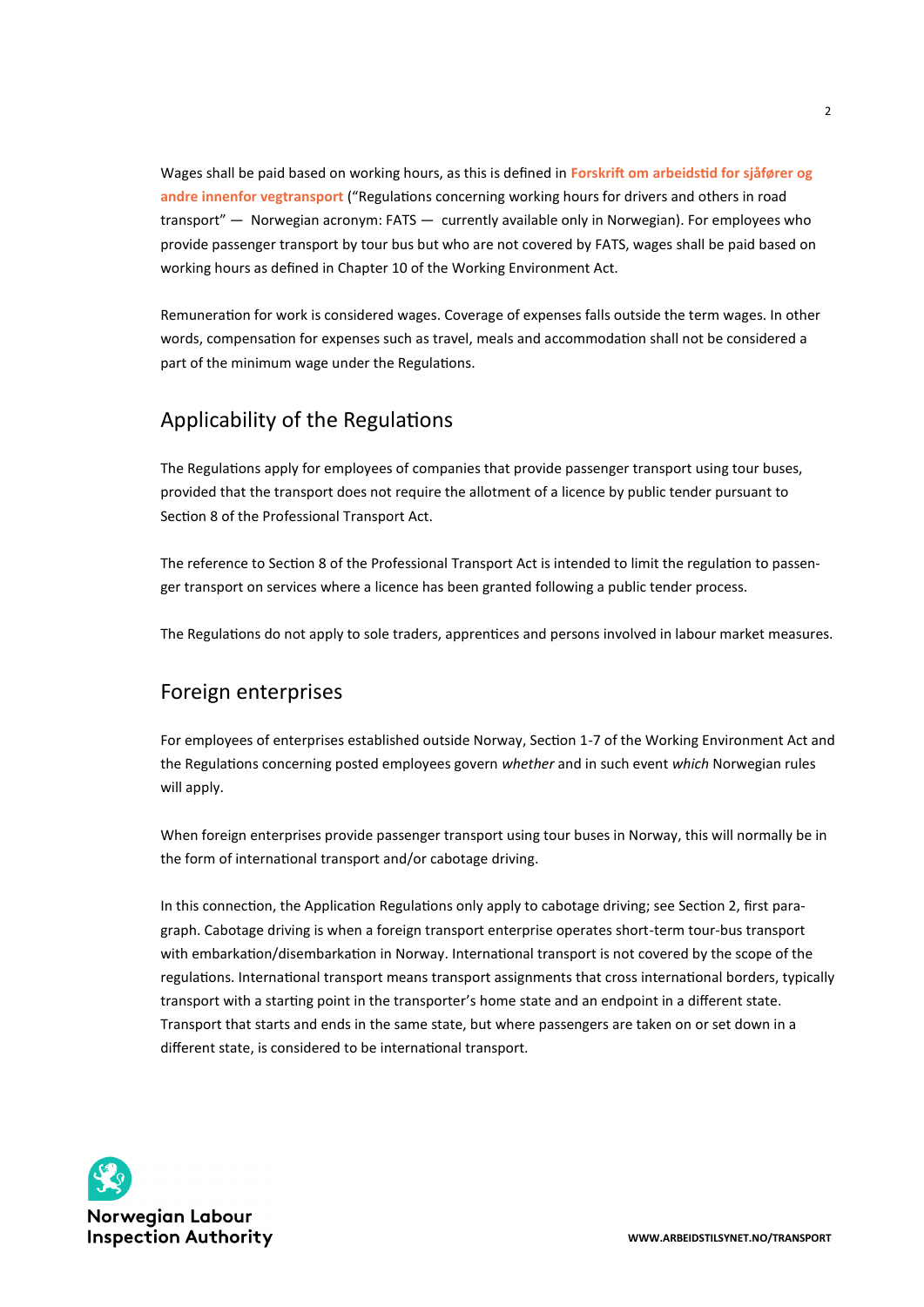## Exemptions from the Regulations

The Regulations do not apply where an employer can substantiate that an employee overall has more favourable wages and working conditions under an agreement or according to the law of the country that otherwise applies for the employment relationship. The exemption provision is intended to catch instances where the driver receives other forms of remuneration for work effort, such as commission or redundancy payments. It is required that the matter involves goods or services that are commonly regarded as a part of the pay and that are included in the calculation basis for holiday pay, taxes and social insurance benefits.

It is the pay and working conditions seen *as a whole* that must be in accordance with the regulations. The pay and working conditions may deviate from the regulations on one or more points, but seen as a whole they must be just as favourable or provide better conditions. For example, the hourly pay may be somewhat lower than the minimum rate in the regulations, but it is then assumed that an employee will receive other forms of remuneration tied to work performed. Lower hourly rates may not be compensated for by covering expenses.

## Documentation requirements

The Labour Inspection Authority is entitled under **[Section 11 of the Act relating to general application of](http://lovdata.no/lov/1993-06-04-58/§11)  [wage agreements etc.](http://lovdata.no/lov/1993-06-04-58/§11)** to demand necessary information from the enterprises. The driver is obligated to have certain documents in the vehicle. The Labour Inspection Authority can also request other documentation, which the driver is not obligated to have in the vehicle but which is advantageous to have in the vehicle for more efficient completion of the inspection for all parties.

#### **The enterprise is obligated to ensure that the following documentation is in the vehicle:**

- Driving time and resting time data
- Driving licence and authorisation (for example, professional transport authorisation or other valid identification of the driver)
- Vehicle registration (applies to all vehicles, both Norwegian and foreign)
- Transport licence
- Bilateral agreement between Norway and the state concerned, or a special permit if the transporter is established in a state outside the EEA
- In addition to a permit, Norwegian authorities require a control document/passenger list for most transporters.

#### **Foreign enterprises that send workers to Norway in connection with the performance of their work are obliged to provide the following documentation in the vehicle:**

- Employment agreements
- Overview of working hours
- Pay slips

This documentation shall be available in writing or electronically in Norwegian, Swedish, Danish or English.



**Norwegian Labour Inspection Authority**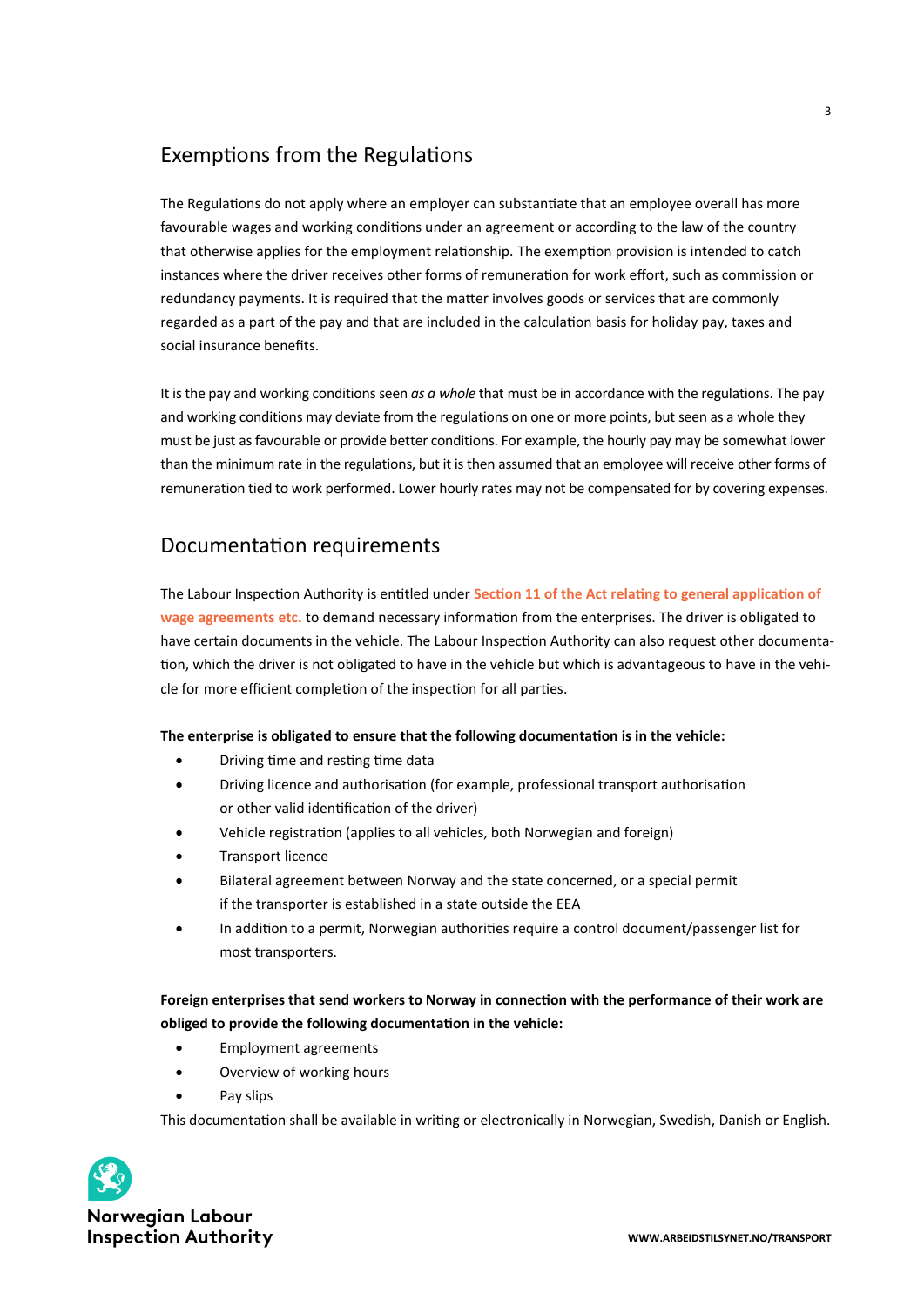#### **In order to carry out quick inspections, it is an advantage if the driver has with him or her:**

- Pay statement, employment contract or other documentation showing that the driver is being paid a generally applicable minimum wage while driving in Norway.
- A signed agreement on covering expenses for board and lodging.
- Documentation showing a summary of the working hours in Norway; see **[Section 6 of Forskrift](http://lovdata.no/forskrift/2005-06-10-543/§6)  [om arbeidstid for sjåfører og andre innenfor vegtransport mv.](http://lovdata.no/forskrift/2005-06-10-543/§6)** ("Regulations concerning working hours for drivers and others in road transport etc." — Norwegian acronym FATS — currently available only in Norwegian) or **Section 10-[7 of the Working Environment Act](https://lovdata.no/NLE/lov/2005-06-17-62/§section10-7)**. This is necessary in order for the Labour Inspection Authority to check whether the employees are receiving generally applicable wages for the working hours in Norway.
- Any agreements on average calculation showing that the employee is receiving a generally applicable minimum wage for work performed in Norway.

## Enforcement by the Labour Inspection Authority

## Inspection of driver/enterprise

The Labour Inspection Authority will conduct checks along roads in collaboration with the Norwegian Public Roads Administration, among others. The drivers who are stopped will be asked to present documentation that the person in question is receiving wages according to generally applicable rates, and an agreement on board and lodging for the portion of the assignment being performed in Norway, as well as an overview of working hours.

The Labour Inspection Authority follow-up will depend on what kind of documentation the driver can present during the inspection and what this documentation shows.

If the driver can document that he or she is being paid a generally applicable wage and has an agreement on board and lodging, the inspection will then be concluded with an inspection report to the driver's employer.

If the driver cannot present documentation that makes it possible for the Labour Inspection Authority to check the wages and/or daily allowance of the person in question, the Labour Inspection Authority may send a letter to the employer with a request that they send the necessary documentation.

If a violation of the regulations is revealed, the Labour Inspection Authority may follow up with an order to the enterprise. In instances where gross violations of the regulations are revealed, or where this is suspected, the Labour Inspection Authority may impose fines for violations or report the enterprise to the police. In the event of a report to the police, the employer may risk fines or imprisonment for up to one year, and up to three years in the event of particularly aggravating circumstances.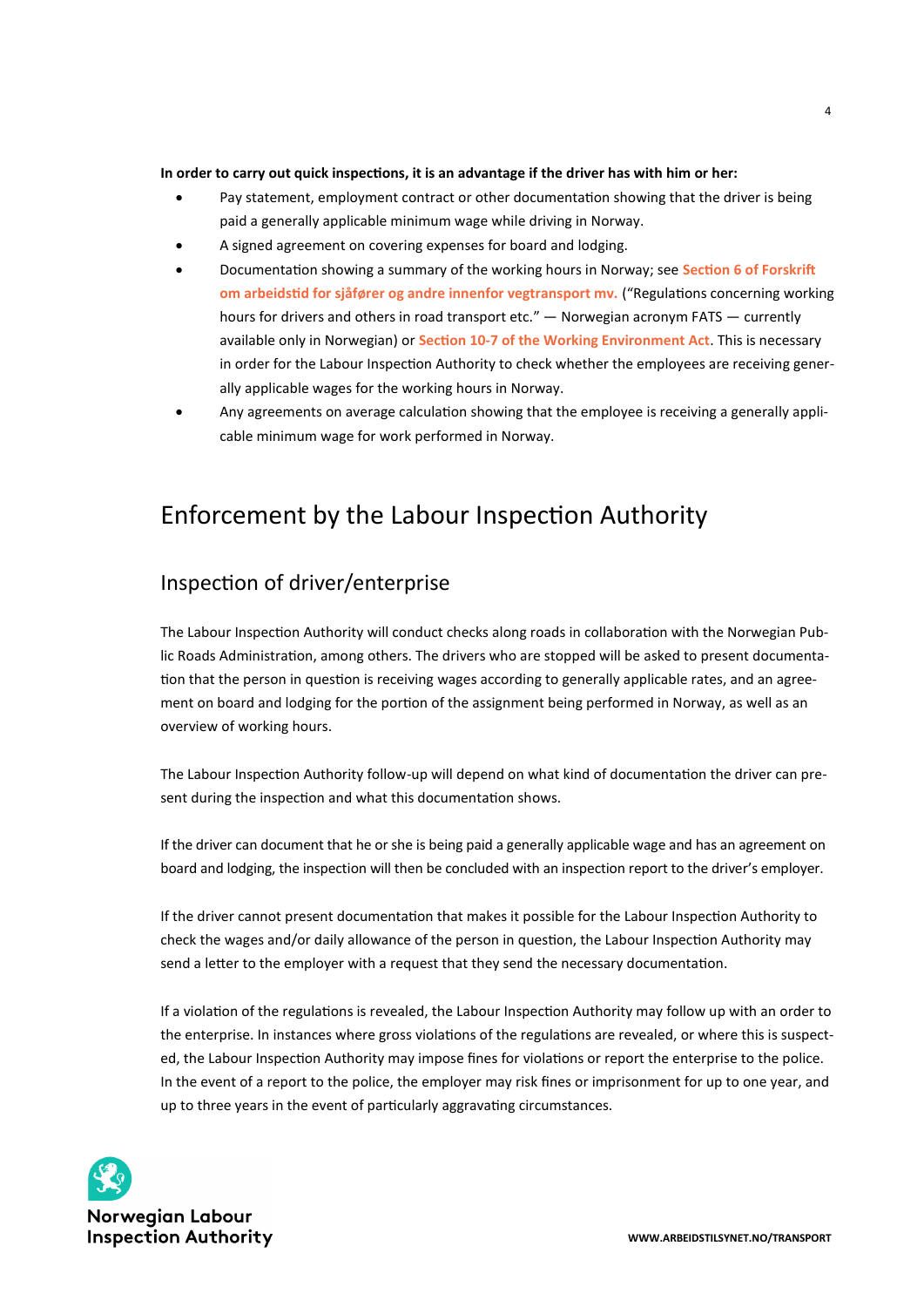The Labour Inspection Authority exchanges information with supervisory agencies in other countries in cases where the driver has been posted. The Labour Inspection Authority can request information through international systems about enterprises that it supervises – for example, who the owners are.

When assessing documentation for paid wages, the Labour Inspection Authority will assume at the outset the foreign currency exchange rate at the time of the check or inspection.

## Inspections at purchaser and principal supplier

The Labour Inspection Authority will conduct inspections at purchasers and principal suppliers of transport services in order to check for compliance with the Regulations on the obligation to provide information, the obligation to ensure compliance, and the right of inspection. For government purchasers, the *Forskrift om lønns- og arbeidsvilkår i offentlige kontrakter* ("Regulations concerning pay and working conditions in government contracts" — currently available only in Norwegian) also apply.

The information obligation means that the purchaser of the transport service communicates in its contract with the supplier that an employee must be paid in keeping with the General Application Regulations. Suppliers will have the same information obligation when they enter into agreements with subcontractors.

**[The obligation to ensure compliance](https://www.arbeidstilsynet.no/tema/paseplikten/)** means that a purchaser (in those instances when a subcontractor is not used) and a principal supplier must have systems and procedures for investigating, and if necessary monitoring, compliance with the General Application Regulations at the supplier.

For example, the obligation to ensure compliance may be met by including contract clauses stating that the supplier's employees must as a minimum have the pay and working conditions resulting from the General Application Regulations, and that this is monitored by obtaining documentation of an employee's wages and daily allowance. A procedure or system must therefore be established in order to ensure that the obligation to ensure compliance is met. No special written procedure is required for the obligation to ensure compliance, as this can be included in other management documents or procedures.

However, the Labour Inspection Authority requires that a purchaser's system or procedure for ensuring that suppliers comply with the General Application Regulations are suitable for discovering whether a supplier is violating the provisions in the Regulations. In instances where subcontractors are used, the Labour Inspection Authority will conduct inspections to verify that the principal suppliers are attending to their obligation to inform and ensure compliance.

It is important to note that the Regulations do not grant a purchaser a right to conduct checks at a supplier. Nor does it grant a right to penalties for violations of general application provisions. A purchaser and a principal supplier must therefore obtain such a right through contract clauses. Suppliers and subcontractors are jointly and severally liable for the payment of wages and accrued holiday pay under the General